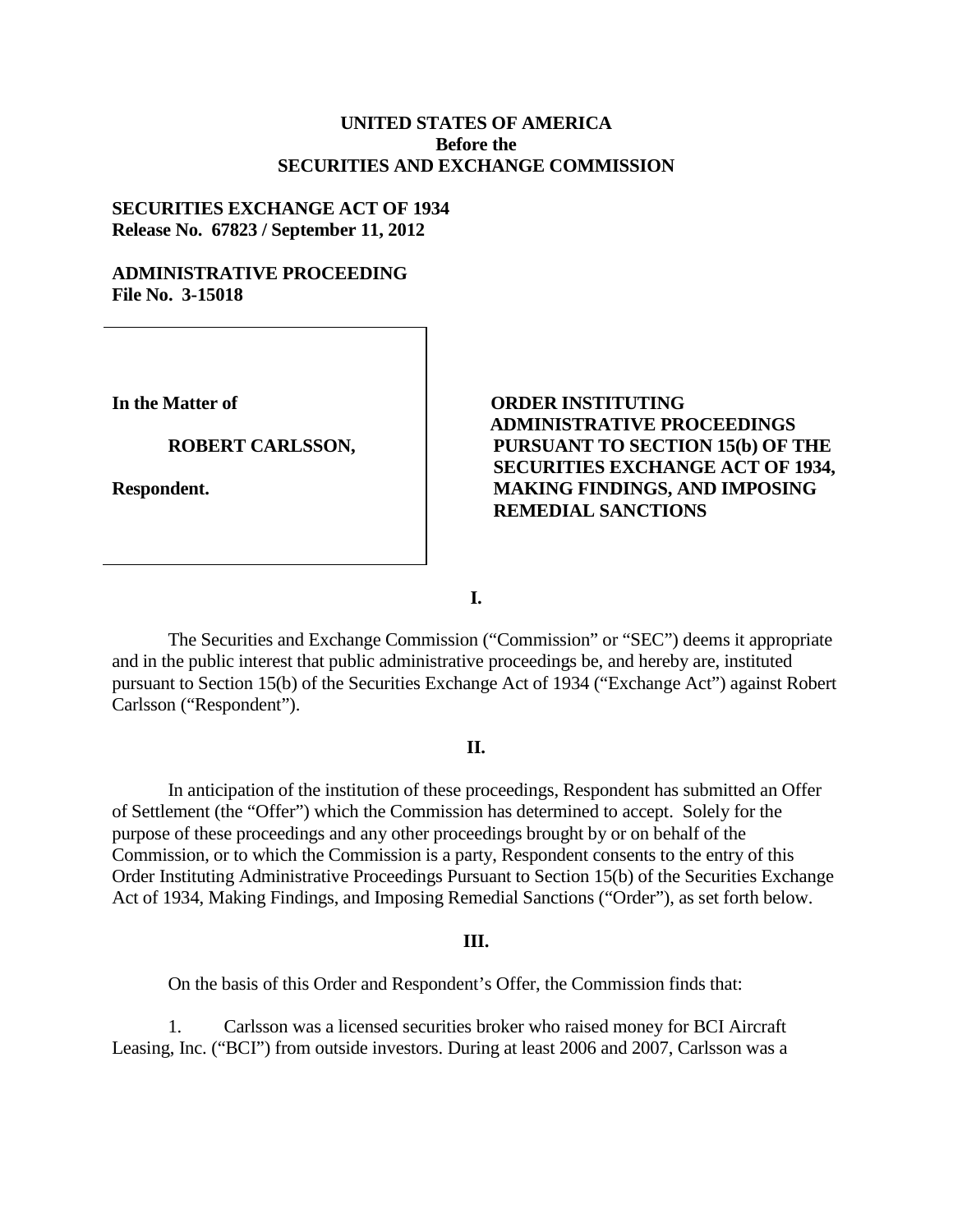principal of 21 Capital Group, Inc. ("21 Capital"), a securities broker-dealer registered with the SEC. Carlsson, age 43, is a resident of Chicago, Illinois.

2. In a September 8, 2010 superseding indictment, a grand jury alleged, among other things, that in connection with a 2006 examination by staff of the SEC's Office of Compliance Inspections and Examinations ("OCIE"), Carlsson (and others):

corruptly obstructed, influenced and impeded and attempted to corruptly obstruct, influence and impede an official proceeding, namely an SEC examination of 21 Capital and defendant CARLSSON, by, among other things: (a) falsely representing and causing to be falsely represented to the SEC examiners that an \$80,000 payment received by 21 Capital from defendant BCI was a consulting fee related to an aircraft lease transaction and an initial public offering by defendant BCI, whereas in fact, as defendant CARLSSON knew, the \$80,000 payment was a commission for funds defendant CARLSSON had raised for investment with defendant BCI; and (b) falsely representing and causing to be falsely represented in a letter provided to the SEC examiners that defendant BCI waived the rent payments owed to BCI by defendant CARLSSON and 21 Capital because defendant BCI had office space that it was not using, whereas in fact, as defendants HOLLNAGEL, BCI and CARLSSON knew, 21 Capital entered into a lease agreement with defendant BCI prior to the start of defendant BCI's lease for the office space in question, and defendant BCI was paying for 21 Capital's business expenses, generally, which included its rent.

U.S. v. Hollnagel et al., Criminal Action Number 1:10-cr-00195, at Docket No. 46 at 47-48.

The grand jury also alleged, in connection with a 2007 examination by OCIE staff, Carlsson (and others):

corruptly obstructed, influenced and impeded and attempted to corruptly obstruct, influence and impede an official proceeding, namely an SEC examination of 21 Capital and defendant CARLSSON, in that defendant CARLSSON falsely represented during the SEC examination that: (a) his job with defendant BCI simply had been to make introductions between potential investors and Hollnagel and not to sell shares of BCI's investment offerings; and (b) BCI did not pay him commissions on the offer and sale of investments but rather a consulting fee . . . .

U.S. v. Hollnagel et al., Criminal Action Number 1:10-cr-00195, at Docket No. 46 at 50.

3. On November 8, 2011, Carlsson entered a plea of guilty to one count of obstruction of an official proceeding, Title 18 U.S.C. § 1512, in the criminal action entitled U.S. v. Hollnagel et al., Criminal Action Number 1:10-cr-00195, in the United States District Court for the Northern District of Illinois.